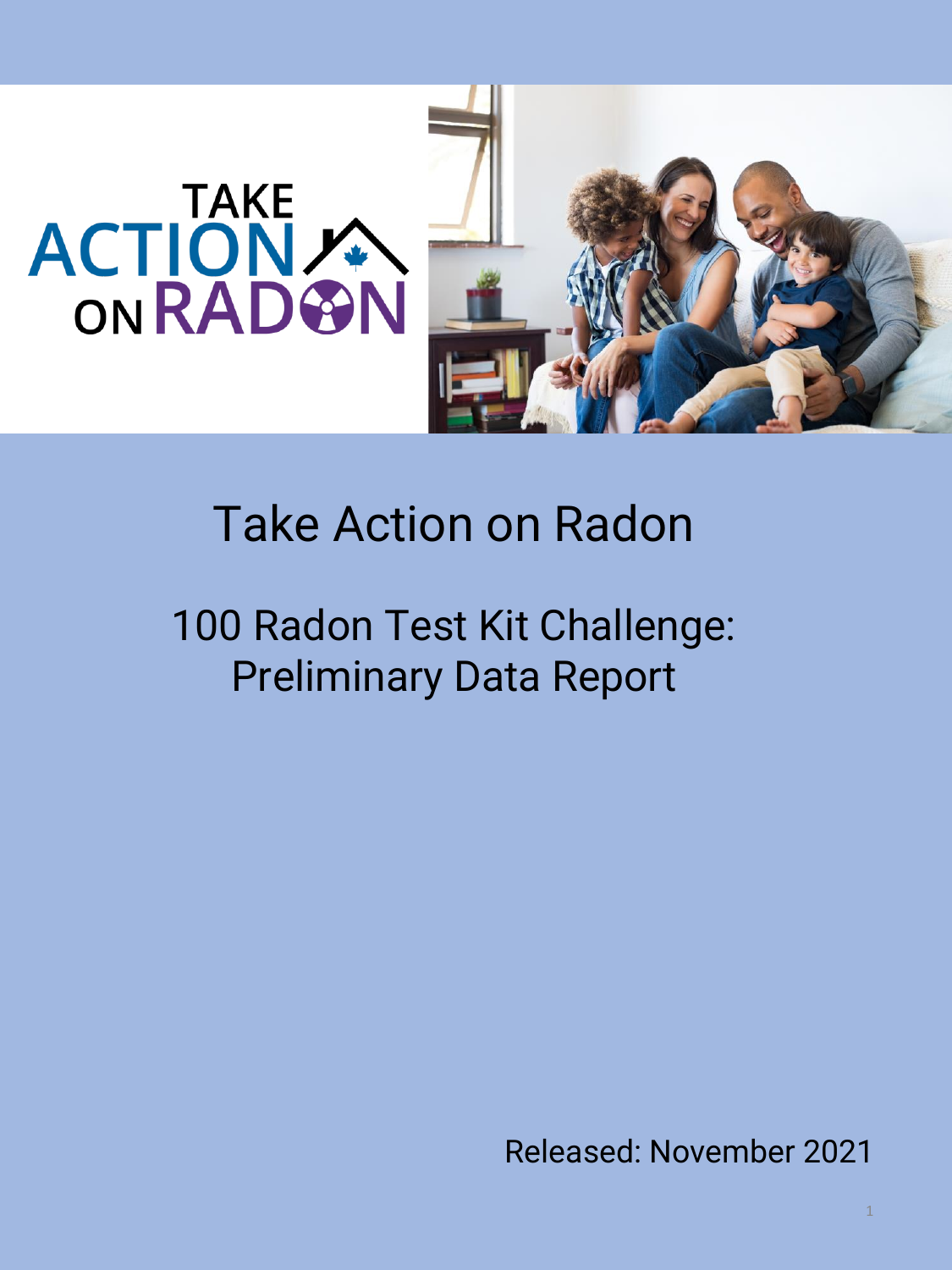

Take Action on Radon is a national initiative, funded by Health Canada, to bring together radon stakeholders and raise radon awareness across Canada.

## **About the Take Action on Radon Program**

Take Action on Radon (TAOR) is a national initiative, funded by Health Canada, to bring together radon stakeholders and raise radon awareness across Canada.

The current advisory team is made up of the Canadian Association of Radon Scientists and Technologists (CARST), CAREX Canada, and the Canadian Cancer Society.

The success of this initiative hinges on the participation and dedication of hundreds of radon stakeholders coast to coast. From radon professionals and community champions to radon researchers, public health officials, and programs at the municipal, provincial, and federal levels: radon awareness is a team effort.

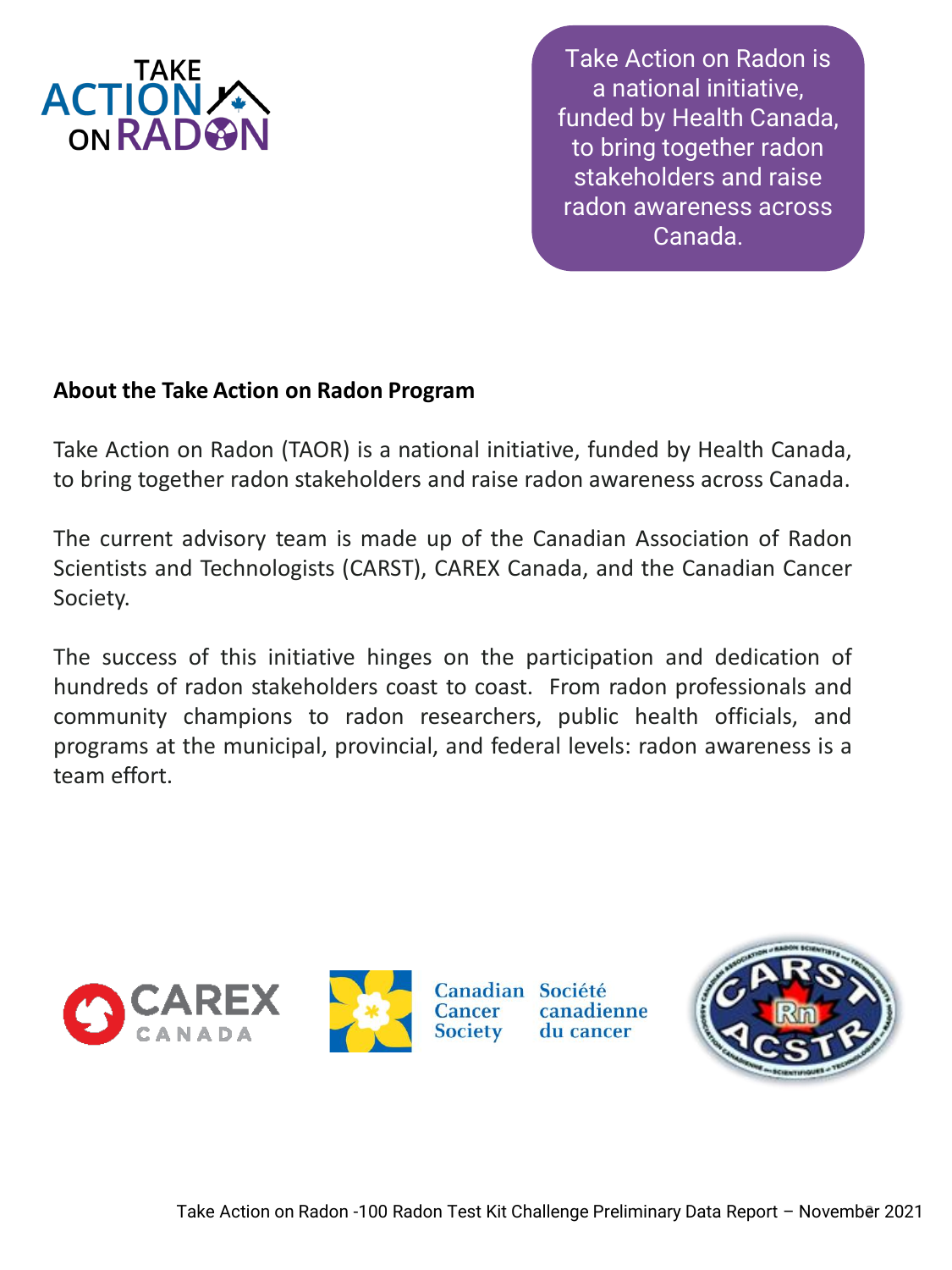

The 100 Radon Test Kit Challenge is designed to engage and support communities in distributing radon test kits; gathering radon data and spreading radon awareness.

#### **About the 100 Radon Test Kit Challenge Program**

The 100 Radon Test Kit Challenge program takes a Citizen Science approach to gathering data on radon levels. A turn-key program, it was designed to engage and support communities in distributing radon test kits to their residents while gathering data and spreading radon awareness. Participating communities receive a toolkit of resources, and the support of the Take Action on Radon team through each step of the program. The number of participating communities has increased each year, as listed below:



#### **2020 – 2021 Communities**

Sicamous, BC Peachland, BC West Bank First Nation, BC West Kelowna, BC Kelowna, BC Vernon, BC Lake Country, BC Sundre, AB Black Diamond, AB Eston, SK Silver Harbour, MB Lakeshore, MB Chatham-Kent, ON Leeds & Thousand Islands, ON Carleton-sur-mer, QC Saint-Joseph du-Lac, QC Lorraine, QC Candiac, QC (continued in 2021) Madawaska, NB Mount Pearl, NL Stephenville, NL

## • **2018-2019 Communities 2019 – 2020 Communities**

- Moncton, NB
- Salmon Arm, BC
- Winnipeg, MB
- Spruce Grove, AB
- Golden, BC
- Souris, MB
- Port Colborne, ON
- Baden, ON
- Wabana, NL

Halifax, NS Sherbrooke, QC Brandon, MB Dauphin, MB Greater Madawaska , ON Summerland, BC Valemount, BC Coquitlam, BC Abbotsford, BC McBride, BC Vaudreuil-Dorion, QC Pembroke, ON Harrison Park, MB North Grenville, ON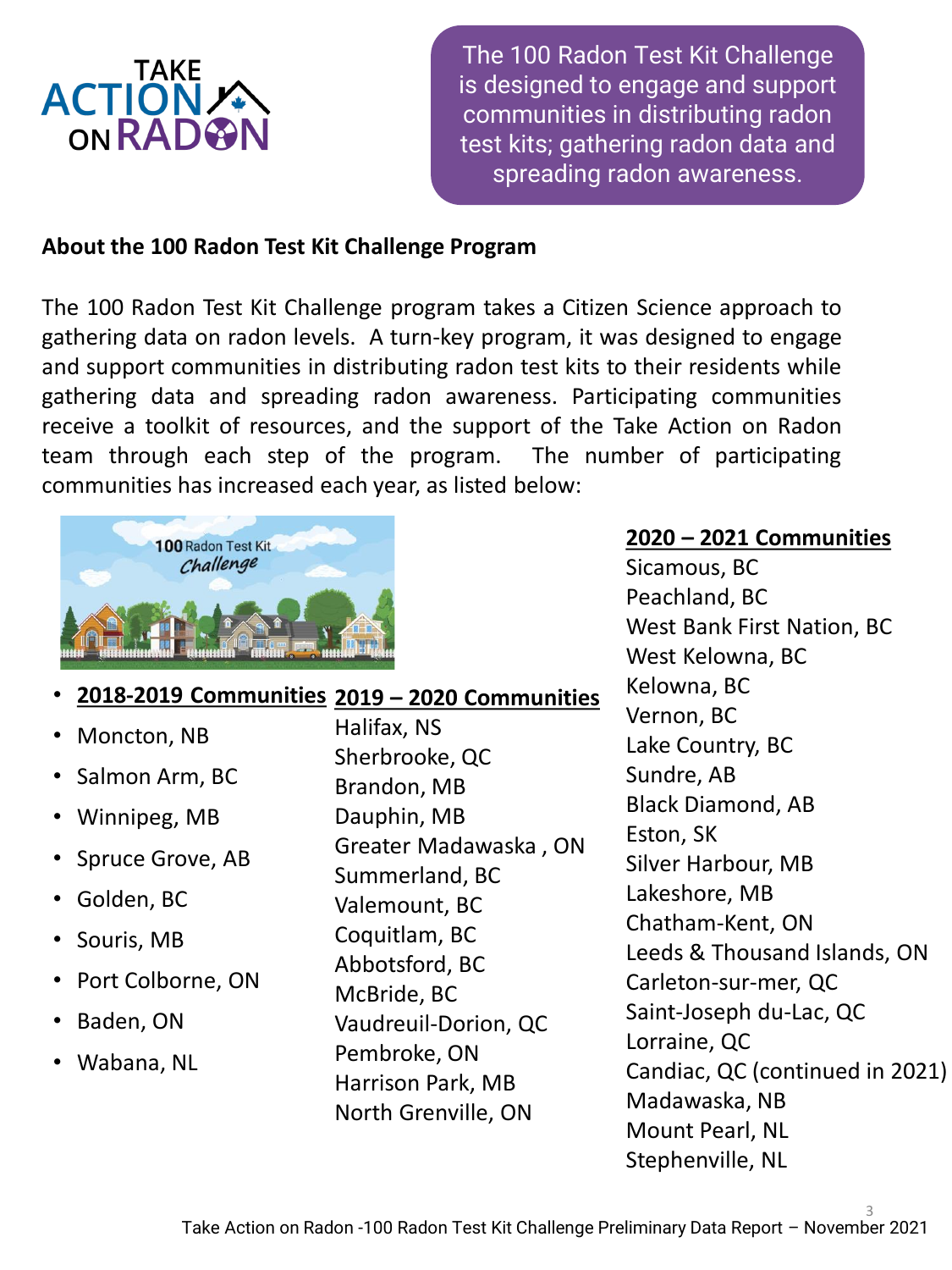

# Impact to date

- *3 years*
- *Over 40 communities*
- *Over 5 500 kits distributed*

In the first three years of the 100 Radon Test Kit Challenge, over 5500 test kits have been distributed.



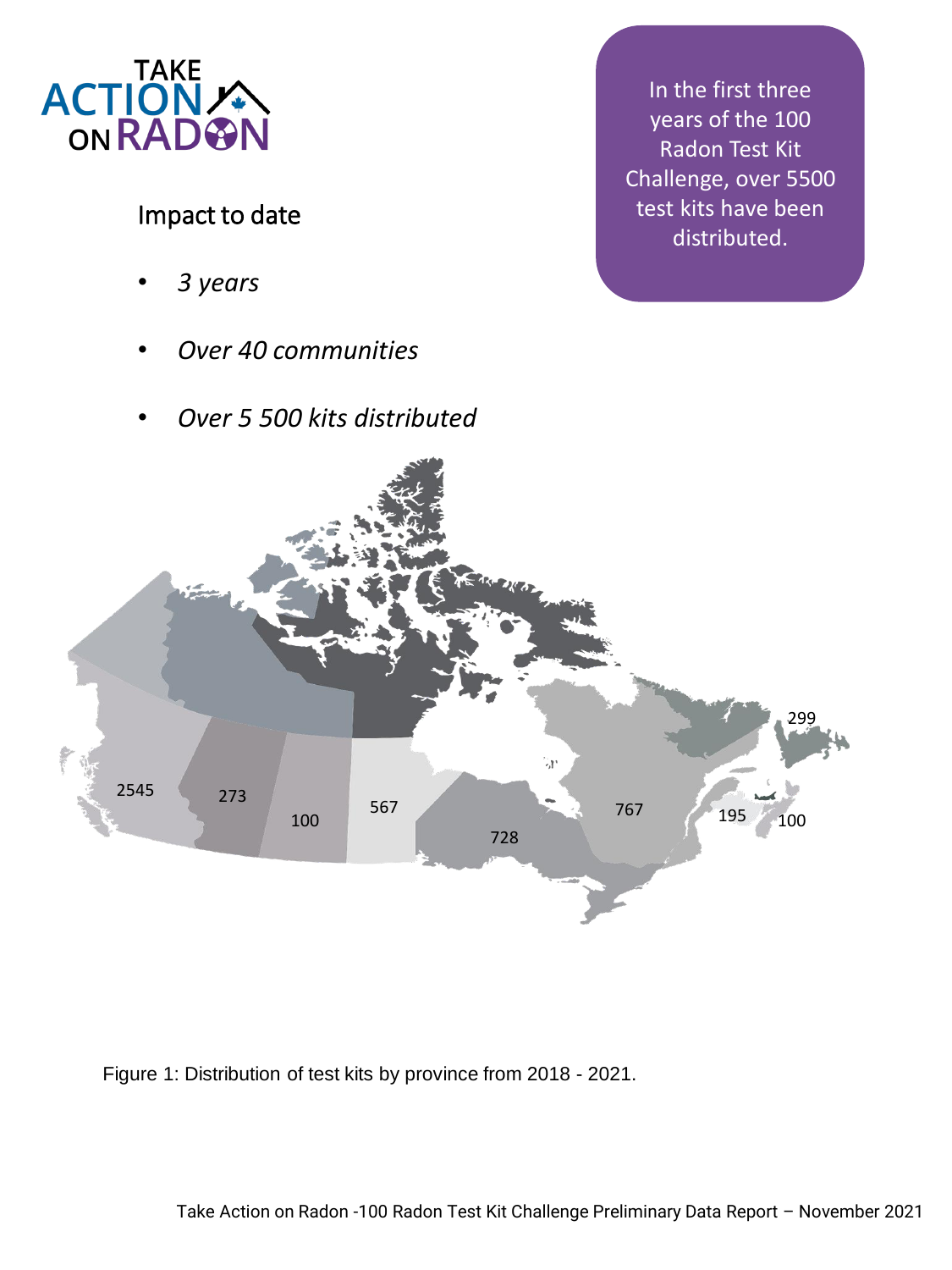

Health Canada's 2012 Cross-Canada Survey of Radon Concentrations in Homes has been used as the standard reference since it was first published.

## **Existing radon data in Canada**

When discussing the incidence of high radon levels in Canada, Health Canada's 20[1](#page-18-0)2 Cross-Canada Survey of Radon Concentrations in Homes<sup>1</sup> (Cross-Canada Radon Survey) has been used as the standard reference since it was first published. This survey, which distributed over 14 000 radon detectors across the country, aimed to collect data from all areas of the country and provide an initial estimate of the extent of the radon problem in Canada.

This ambitious study collected data from all regions of Canada, and provincial averages were calculated based on the results of the testing. The calculated percentages varied extensively by province, as illustrated in Table 1.

Health Canada also calculated a population-weighted average for each province, to estimate the percentage of Canadians in each province living in homes where the indoor radon levels exceed Canada's guideline level of 200  $Bq/m<sup>3</sup>$ .

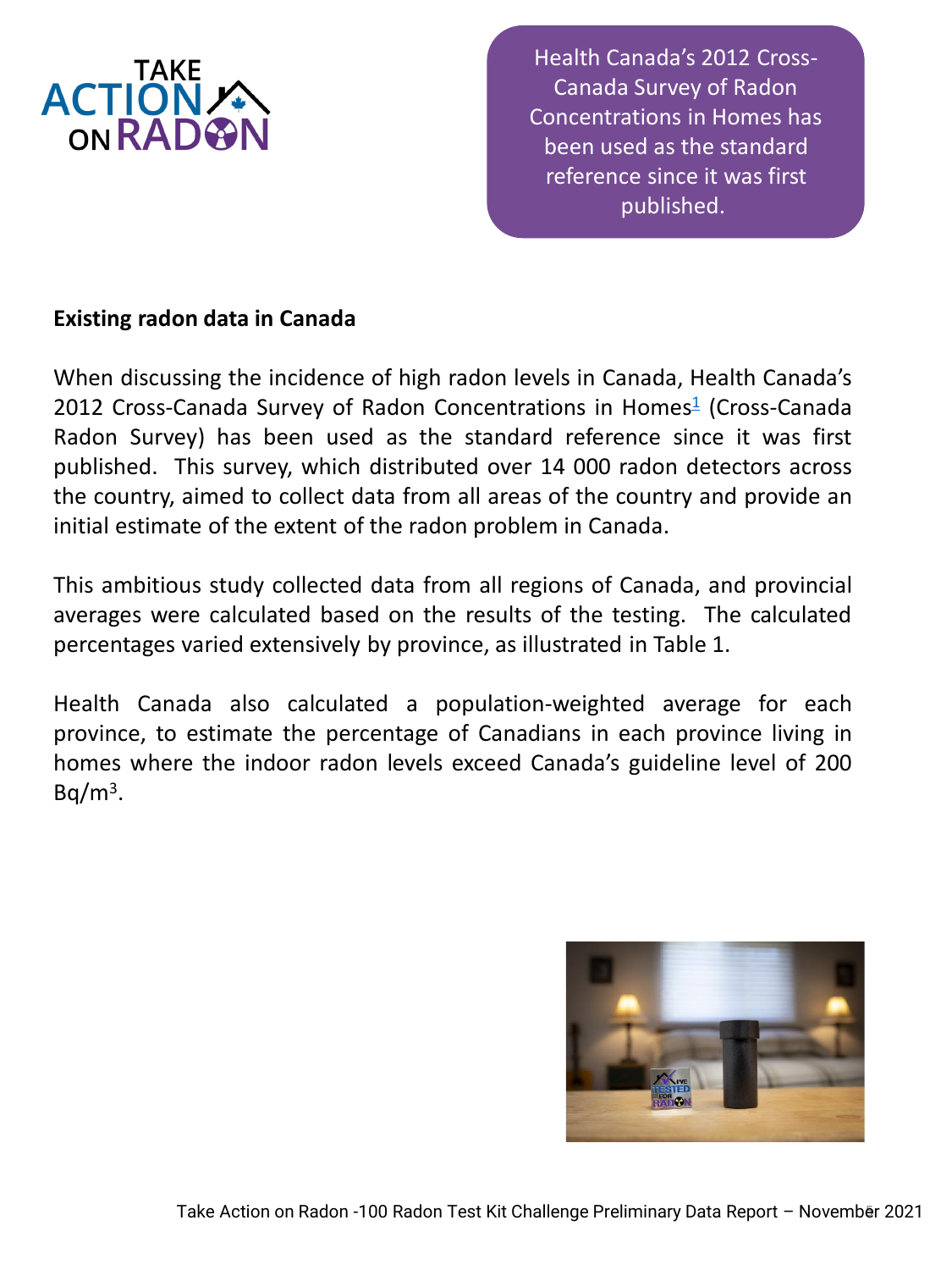

Health Canada calculated population-weighted averages for each province, as well as a national average.

#### Table 1: Data from the Cross Canada Radon Survey

| <b>Province/Territory</b>                | <b>Number of Homes</b><br>tested | % of Homes that tested<br>above 200 Bq/ $m3$<br>(raw data) | <b>Population Weighted</b><br>Average [%] |
|------------------------------------------|----------------------------------|------------------------------------------------------------|-------------------------------------------|
| Alberta (AB)                             | 1 1 6 6                          | 6.6                                                        | 5.7                                       |
| <b>British Columbia (BC)</b>             | 1878                             | 7.9                                                        | 3.9                                       |
| <b>Manitoba (MB)</b>                     | 1 2 0 2                          | 23.7                                                       | 19.4                                      |
| <b>New Brunswick (NB)</b>                | 839                              | 24.8                                                       | 20.6                                      |
| <b>Newfoundland and</b><br>Labrador (NL) | 684                              | 5.9                                                        | 5.1                                       |
| <b>Nova Scotia (NS)</b>                  | 595                              | 8.8                                                        | 10.7                                      |
| <b>Northwest Territories</b><br>(NT)     | 192                              | 5.4                                                        | 5.4                                       |
| <b>Nunavut (NU)</b>                      | 85                               | 0.0                                                        | 0.0                                       |
| <b>Ontario (ON)</b>                      | 3891                             | 8.2                                                        | 4.6                                       |
| <b>Prince Edward Island</b><br>(PE)      | 116                              | 3.5                                                        | 3.5                                       |
| <b>Quebec (QC)</b>                       | 1849                             | 10.1                                                       | 8.2                                       |
| <b>Saskatchewan (SK)</b>                 | 1 2 5 1                          | 16.3                                                       | 15.7                                      |
| Yukon (YK)                               | 228                              | 19.6                                                       | 19.6                                      |
| <b>Total</b>                             | 13 976                           |                                                            | 6.9                                       |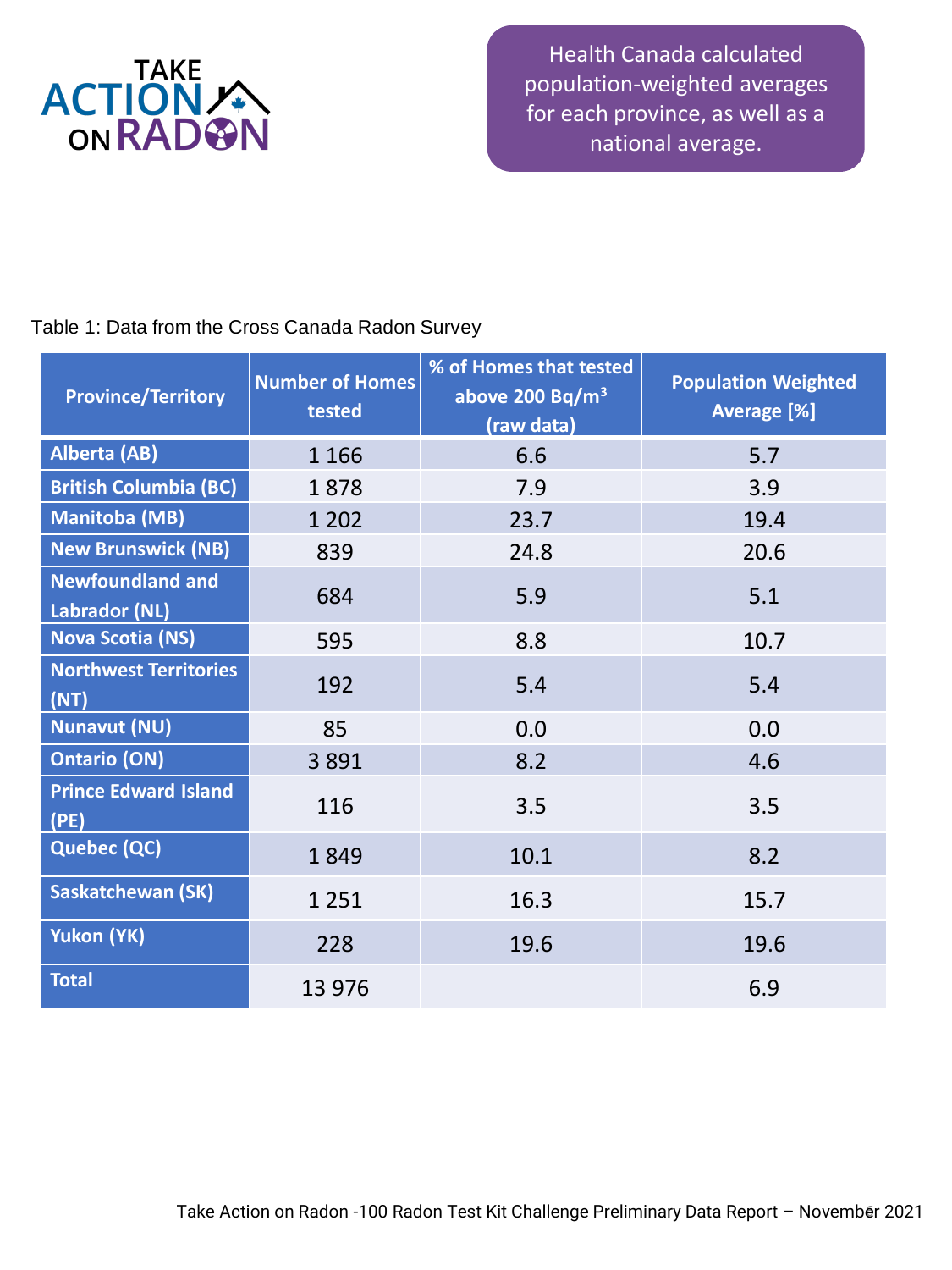

The 100 Radon Test Kit Challenge has collected radon data in 43 communities, and the results, especially when compared to the existing data, are striking.

## **Methods**

Take Action on Radon collated results from 100 Test Kit Challenge program measured between 2018 and 2021. All testing was undertaken for 3 months over the winter heating periods. The test kits used for this work were C-NRPP listed devices from Accustar (Year1), Radonova (Year2) and the Saskatchewan Research Council (Year 3). All forms of housing were eligible to test in this program, including multi-unit residential buildings, duplexes and townhomes and no restrictions were placed on the age of the homes.

Quality Assurance practices established by the Canadian National Radon Proficiency Program (C-NRPP)<sup>[2](#page-18-0)</sup> were included in the process of testing including spikes sent to the chamber, duplicates for 10% of the tests and blanks for 5%. Because the duplicates require homeowners to follow good process, instructions were clearly provided in the instructions as well as in the Radon Information Session and they were followed up after the results were received.

Data for communities were organized by province. The percentage of homes above the guideline was calculated using the raw number of homes testing above 200 Bq/m<sup>3</sup> divided by all homes tested in that community. The definition of community was self-identified geographically by the "Community Liaison" who lead each testing initiative at the local level.

In this report the percentage of homes with results above the Government of Canada guideline was compared to Health Canada's 2012 calculated provincial averages for each community. The results are presented by province, with communities plotted against the calculated province average. Graphics were prepared for this report for each province in which 3 or more communities had undertaken the 100 Test Kit Challenge.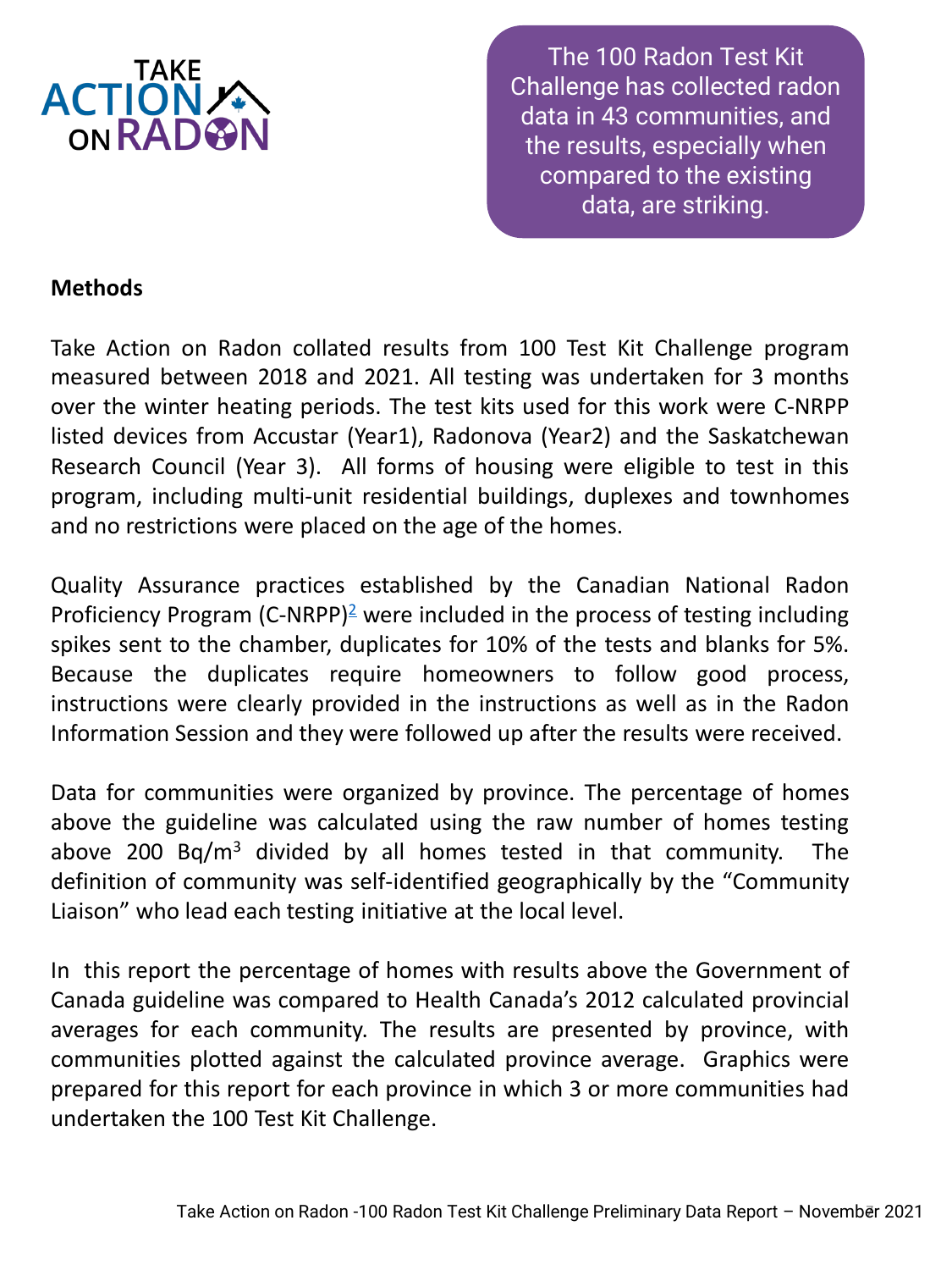

More than half the participating communities have been found to have over 30% of homes with radon levels above the Canadian guideline level.

#### **Results : National**

Health Canada estimates that 7% of Canadian homes have radon levels above the national guideline level.

Figure 1 shows the results from all 43 communities in Canada that have taken part in the 100 Radon Test Kit Challenge, as compared to Health Canada's national estimate.

The majority of communities exceed Health Canada's national estimate of 7%, with up to 79% of homes having tested above the guideline. Of the 43 communities tested, 39 communities are at or above the Health Canada national estimate.



Figure 2: Canada-wide testing results from the 100 Radon Test Kit Challenge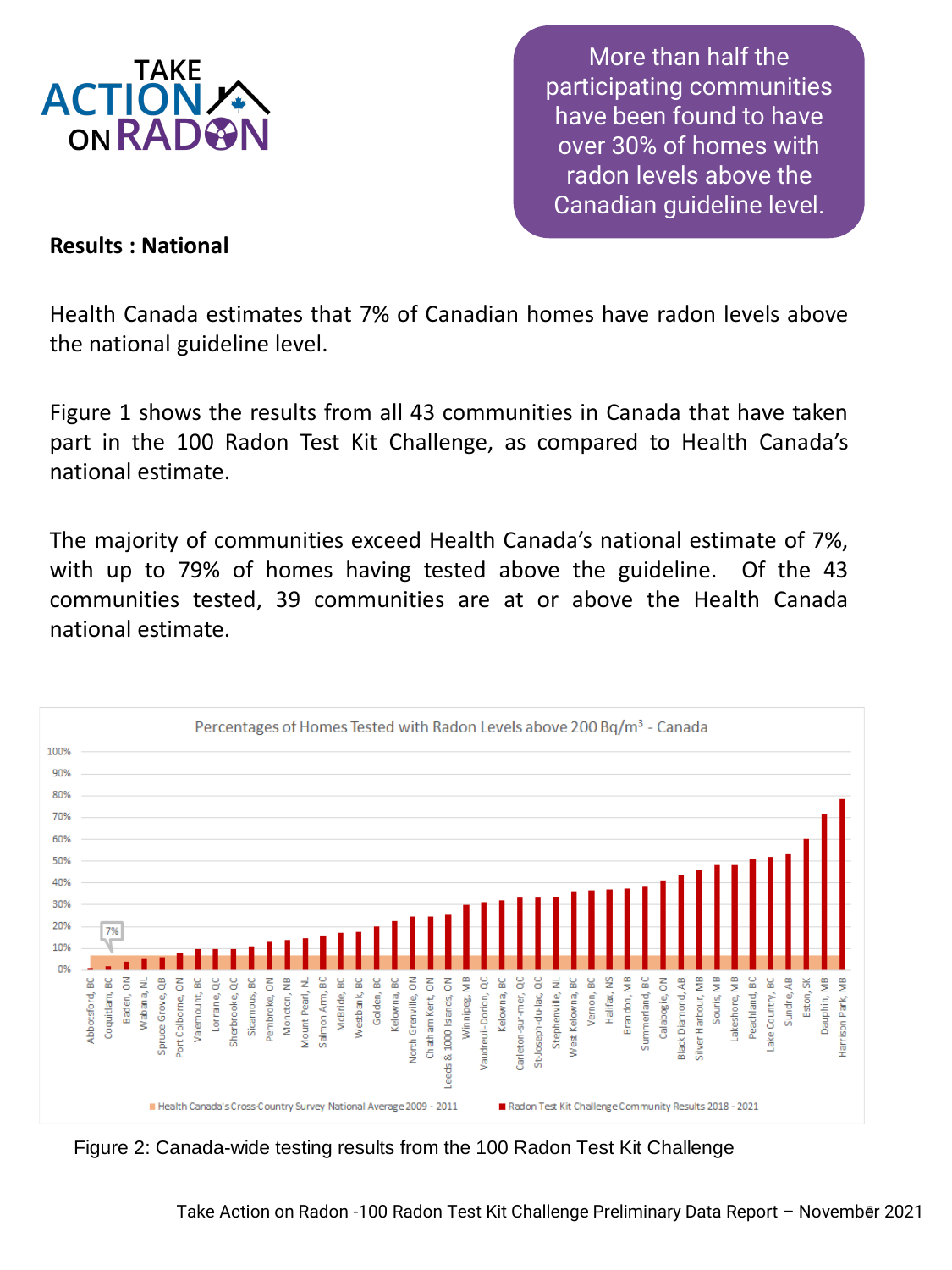

Table 2 presents the data from each of the 100 Radon Test Kit Challenge communities.

| <b>Province</b><br>or<br><b>Territory</b> | <b>Community</b>        | Year(s)<br>testing<br>period | <b>Number</b><br>homes tested | <b>Percent of</b><br>homes<br>above 200<br>Bq/m <sup>3</sup> | <b>Source</b>     |
|-------------------------------------------|-------------------------|------------------------------|-------------------------------|--------------------------------------------------------------|-------------------|
|                                           | Abbotsford              | 2019-20                      | 82                            | 1%                                                           | <b>PDF Report</b> |
|                                           | Coquitlam               | 2019-20                      | 113                           | 2%                                                           | <b>PDF Report</b> |
| <b>BC</b>                                 | Golden                  | 2019                         | 81                            | 20%                                                          | <b>PDF Report</b> |
|                                           | City of Kelowna         | 2020-21                      | 573                           | 23%                                                          | <b>PDF Report</b> |
|                                           | Lake Country            | 2020-21                      | 214                           | 52%                                                          | <b>PDF Report</b> |
|                                           | <b>McBride</b>          | 2019-20                      | 41                            | 17%                                                          | <b>PDF Report</b> |
|                                           | Peachland               | 2020-21                      | 39                            | 51%                                                          | <b>PDF Report</b> |
|                                           | Salmon Arm &<br>Shuswap | 2019                         | 168                           | 16%                                                          | <b>PDF Report</b> |
|                                           | <b>Sicamous</b>         | 2020-21                      | 46                            | 11%                                                          | <b>PDF Report</b> |
|                                           | Summerland              | 2019-20                      | 94                            | 38%                                                          | <b>PDF Report</b> |
|                                           | Valemount               | 2019-20                      | 62                            | 10%                                                          | <b>PDF Report</b> |
| <b>AB</b>                                 | <b>Spruce Grove</b>     | 2019                         | 68                            | 6%                                                           | <b>PDF Report</b> |
|                                           | <b>Black Diamond</b>    | 2020-21                      | 71                            | 44%                                                          | <b>PDF Report</b> |
|                                           | Sundre                  | 2020-21                      | 122                           | 53%                                                          | <b>PDF Report</b> |
| <b>SK</b>                                 | Eston                   | 2020-21                      | 85                            | 60%                                                          | <b>PDF Report</b> |

Table 2: Summary of Radon Test Results by community from 2018 - 2021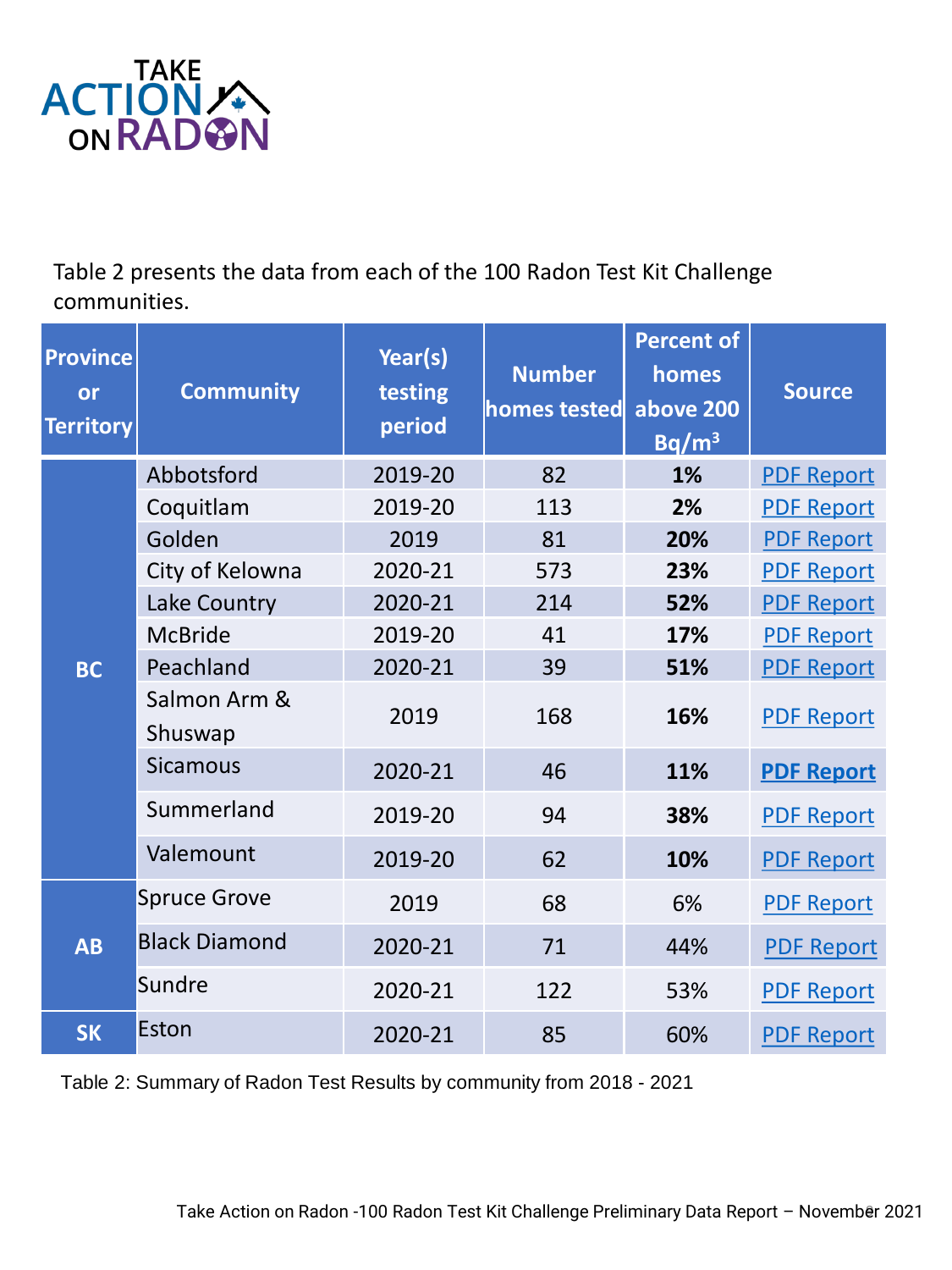

| Province,<br><b>Territory</b> | <b>Community</b>              | Year(s) testing<br>period | <b>Percent of</b><br>homes above<br>200 Bq/m <sup>3</sup> | <b>Number</b><br>homes tested | <b>Source</b>     |
|-------------------------------|-------------------------------|---------------------------|-----------------------------------------------------------|-------------------------------|-------------------|
| <b>MB</b>                     | <b>Brandon</b>                | 2019-20                   | 37%                                                       | 75                            | <b>PDF Report</b> |
|                               | Dauphin                       | 2019-20                   | 71%                                                       | 87                            | <b>PDF Report</b> |
|                               | <b>Harrison Park</b>          | 2019-20                   | 78%                                                       | 55                            | <b>PDF Report</b> |
|                               | <b>Souris</b>                 | 2019                      | 48%                                                       | 100                           | <b>PDF Report</b> |
|                               | Winnipeg                      | 2019                      | 30%                                                       | 90                            | <b>PDF Report</b> |
|                               | <b>Silver Harbour</b>         | 2020-21                   | 46%                                                       | 37                            | <b>PDF Report</b> |
|                               | Lakeshore                     | 2020-21                   | 48%                                                       | 50                            | <b>PDF Report</b> |
|                               | Baden & Wilmot                | 2019                      | 4%                                                        | 78                            | <b>PDF Report</b> |
|                               | Greater<br>Madawaska          | 2019-20                   | 41%                                                       | 83                            | <b>PDF Report</b> |
|                               | <b>North Grenville</b>        | 2019-20                   | 24%                                                       | 90                            | <b>PDF Report</b> |
| ON                            | <b>Port Colborne</b>          | 2019-20                   | 8%                                                        | 93                            | <b>PDF Report</b> |
|                               | <b>Renfrew County</b>         | 2019-20                   | 13%                                                       | 69                            | <b>PDF Report</b> |
|                               | Chatham-Kent                  | 2020-21                   | 18%                                                       | 125                           | <b>PDF Report</b> |
|                               | Leeds and the<br>1000 Islands | 2020-21                   | 24%                                                       | 75                            | <b>PDF Report</b> |
| <b>QB</b>                     | Carleton-Sur-Mer              | 2020-21                   | 33%                                                       | 90                            | <b>PDF Report</b> |
|                               | Saint-Joseph-du-<br>Lac       | 2020-21                   | 33%                                                       | 186                           | <b>PDF Report</b> |
|                               | Sherbrooke                    | 2019-20                   | 10%                                                       | 92                            | <b>PDF Report</b> |
|                               | <b>Vaudreuil-Dorion</b>       | 2019-20                   | 31%                                                       | 74                            | <b>PDF Report</b> |
| <b>NB</b>                     | Moncton                       | 2019                      | 14%                                                       | 94                            | <b>PDF Report</b> |
| <b>NFLD</b>                   | Wabana                        | 2019                      | 5%                                                        | 100                           | <b>PDF Report</b> |
|                               | <b>Mount Pearl</b>            | 2020-21                   | 15%                                                       | 89                            | <b>PDF Report</b> |
|                               | Stephenville                  | 2020-21                   | 34%                                                       | 65                            | <b>PDF Report</b> |
| <b>NS</b>                     | <b>Halifax</b>                | 2019-20                   | 37%                                                       | 76                            | <b>PDF Report</b> |

Table 2 (continued): Summary of Radon Test Results by community from 2018 - 2021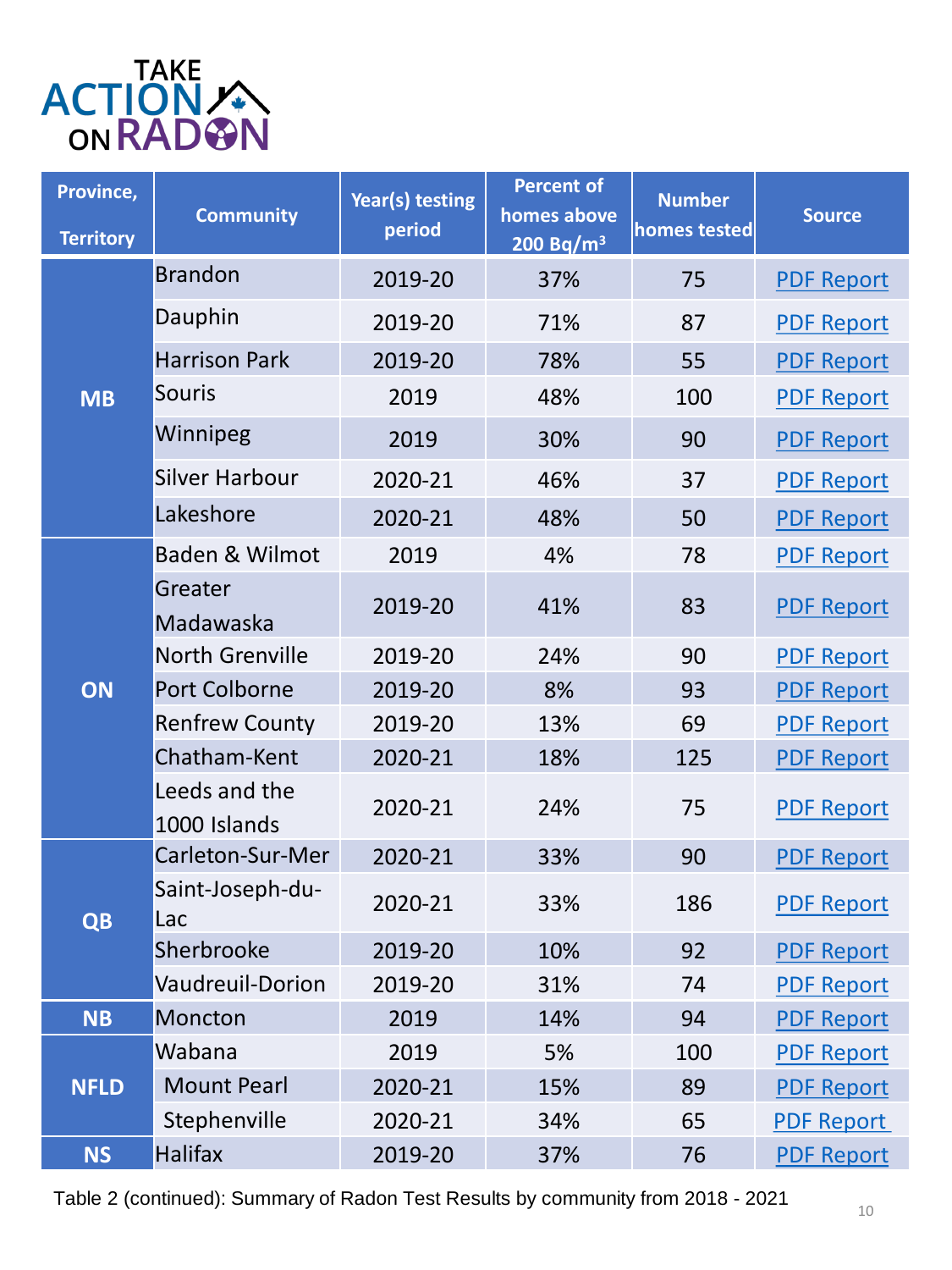

**Results : Provincial**

British Columbia (BC)

British Columbia community survey results ranged from 1 to 52%.

Health Canada's radon survey calculated that 7.9% of homes in BC were above the Canadian guideline (200 Bq/m<sup>3</sup>)

The 100 Radon Test Kit Challenge found that all but two communities tested exceeded Health Canada's BC estimate. At the most extreme were Peachland and Lake Country, where more than 50% of homes tested above the Canadian guideline.



Figure 3: British Columbia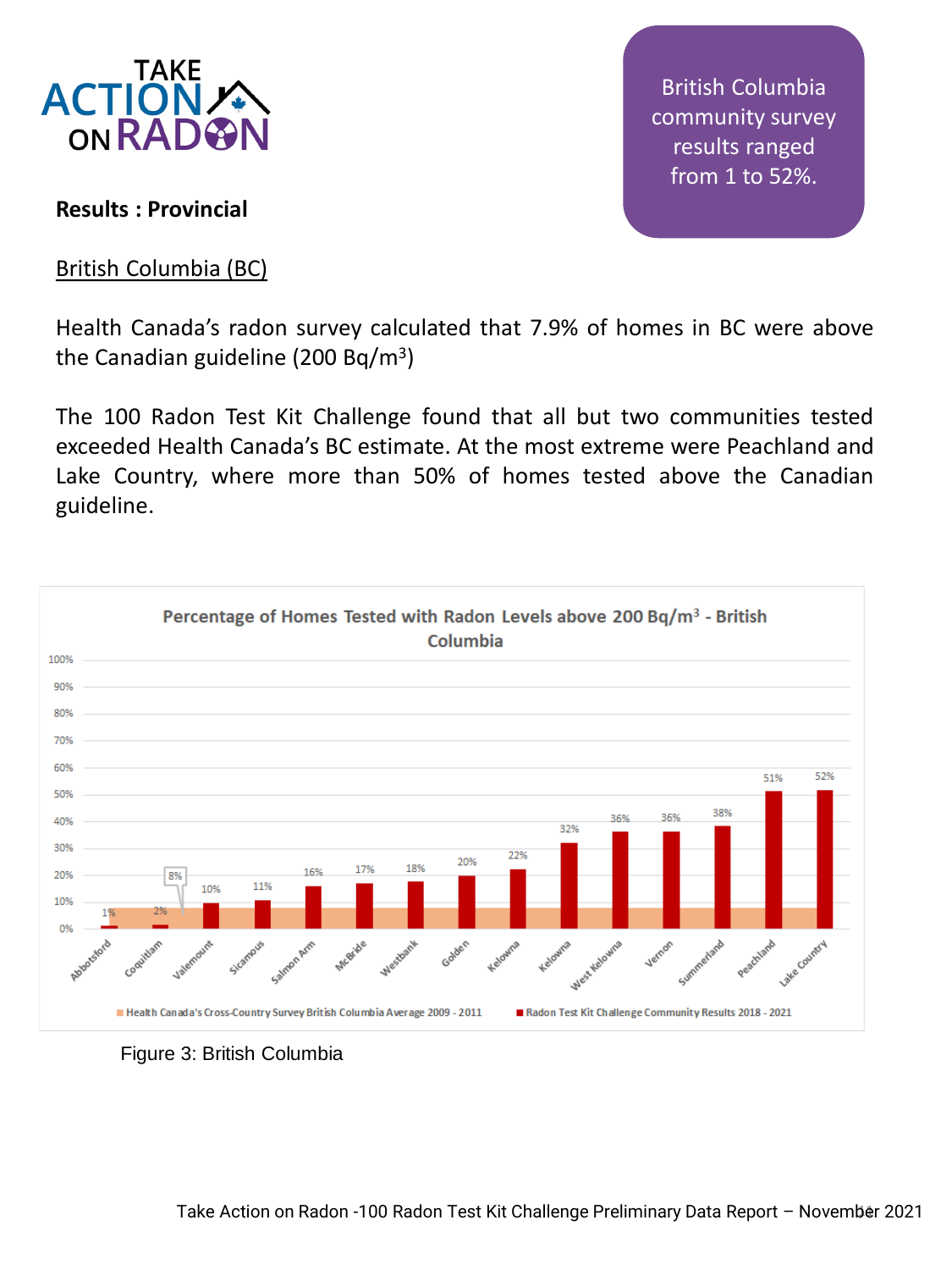

Alberta community survey results ranged from 6 to 53%.

## Alberta (AB)

Health Canada's radon survey calculated that 6.6% of homes in Alberta were above the Canadian guideline.

The 100 Radon Test Kit Challenge found that two of the three communities tested were above the provincial average. The community with the greatest percentage of homes above the guideline had 53% of homes test over 200  $Bq/m<sup>3</sup>$ 



Figure 4:Alberta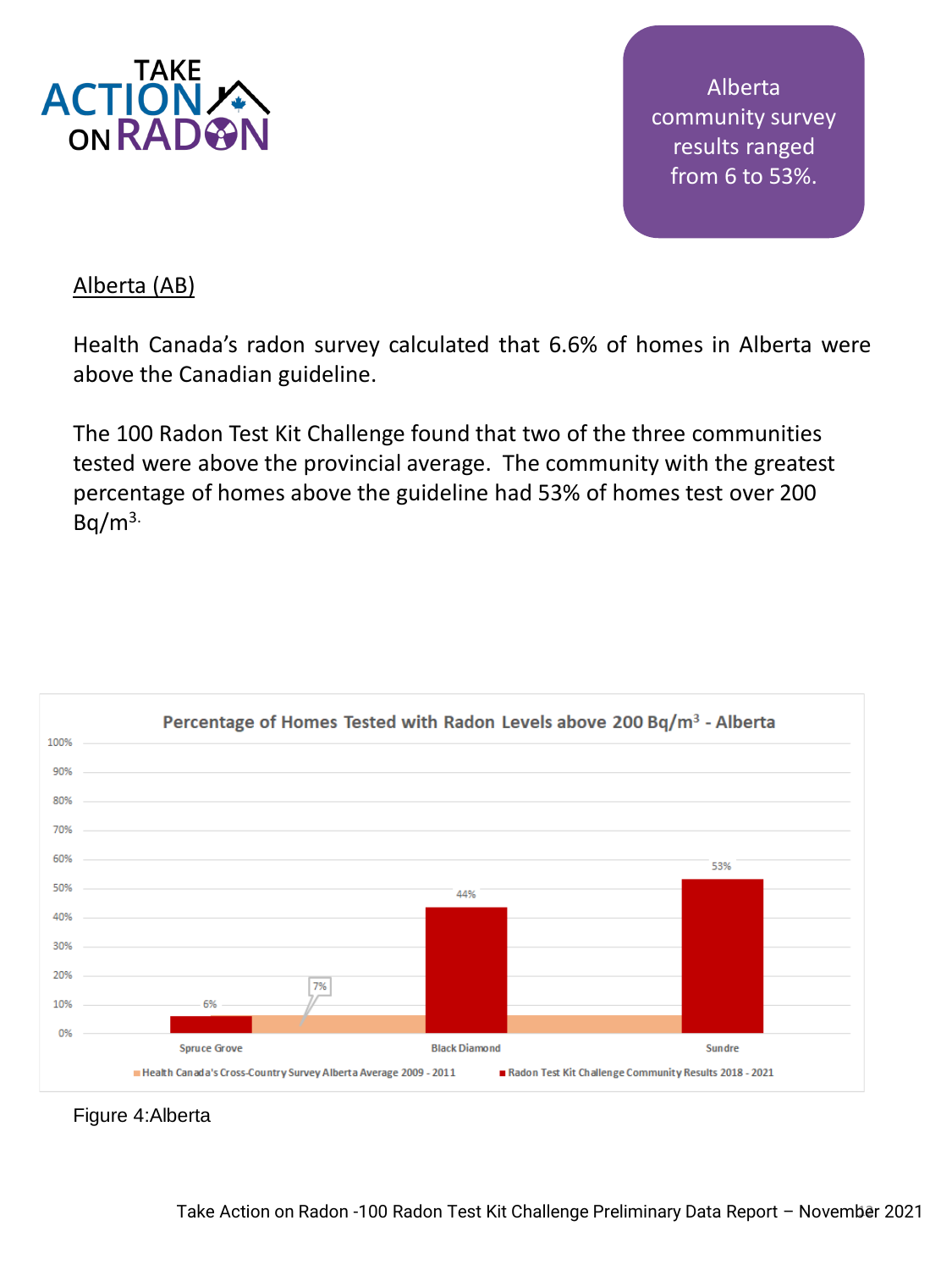

Manitoba community survey results ranged from 30 to 79%.

#### Manitoba (MB)

Health Canada's radon survey calculated that 23.7% of homes in Manitoba were above the Canadian guideline level. Along with New Brunswick, this province had the highest incidence of homes above the guideline in Health Canada's survey.

100 Radon Test Kit challenge found that all communities tested exceeded Health Canada's Manitoba estimate. The community with the greatest percentage of homes above the guideline was Harrison Park, where 79% of homes tested over 200 Bq/m<sup>3.</sup>



Figure 5: Manitoba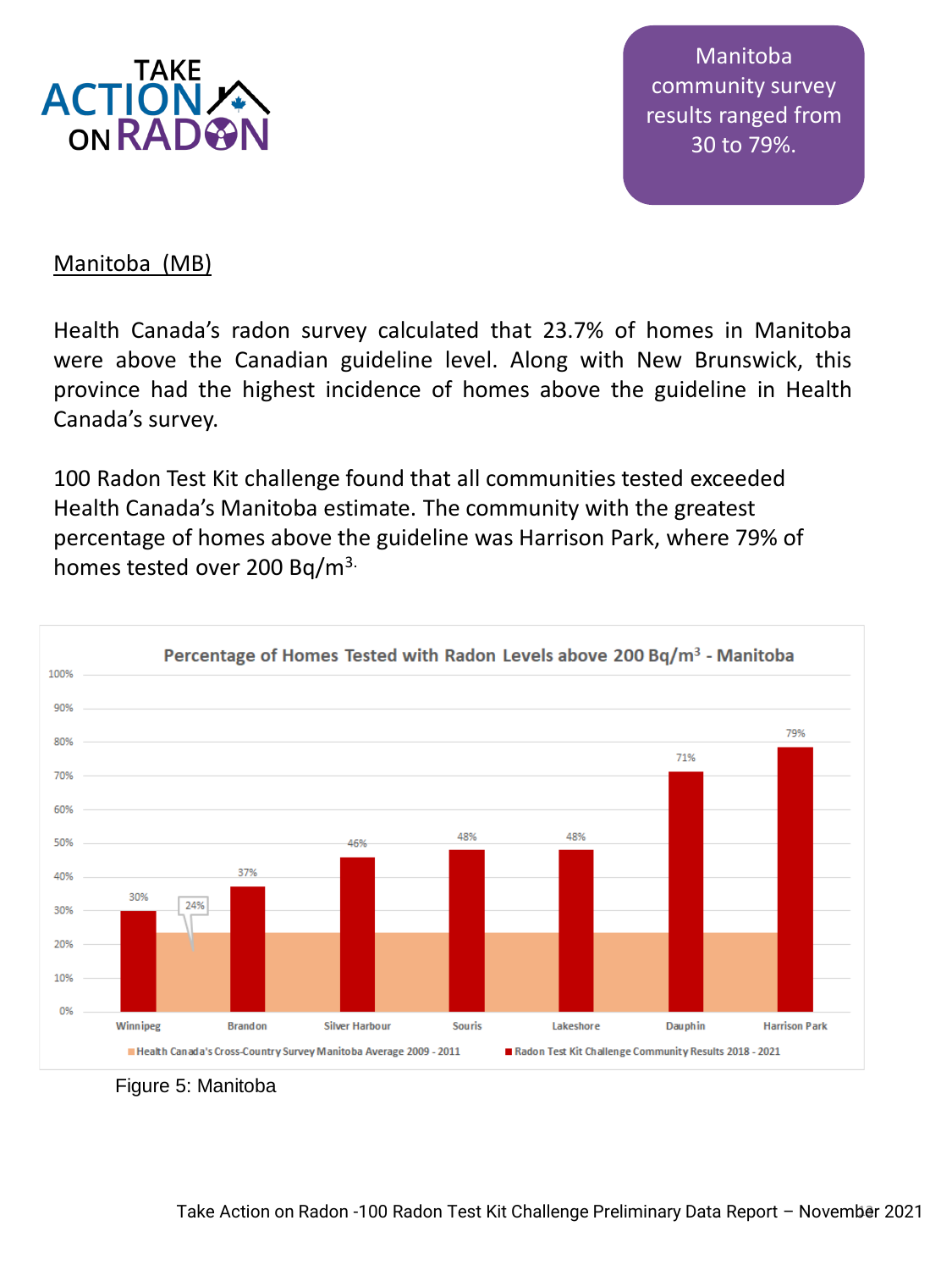

Ontario community testing showed results which ranged from 4 to 41%.

# Ontario (ON)

Health Canada's 2012 radon survey calculated that 8.2% of homes in Ontario were above the Canadian guideline (200 Bq/m<sup>3</sup>).

The 100 Radon Test Kit challenge found five out of the seven participating communities exceeded Health Canada's Ontario estimate. The community with the greatest percentage of homes above the guideline was Calabogie, where 41% of homes tested over 200 Bq/m<sup>3</sup>.



Figure 6: Ontario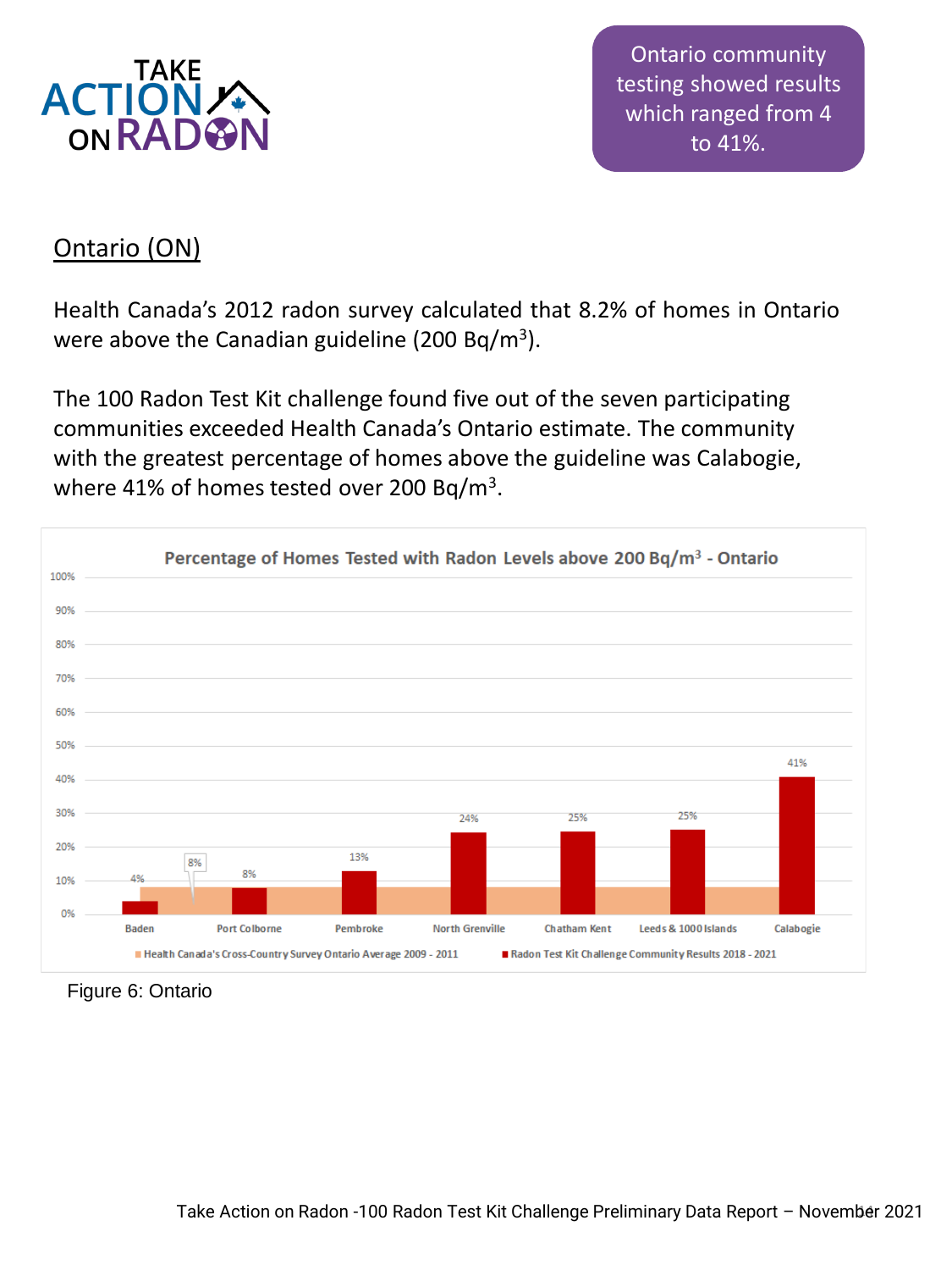

Quebec community survey results ranged from 10 to 32%.

### Québec (QC)

Health Canada's 2012 radon survey calculated that 10.1% of homes in Quebec were above the Canadian guideline.

The 100 Radon Test Kit challenge found 3 out of 5 communities exceeded Health Canada's Quebec estimate. Two communities: Carleton-sur-Mer and Saint-Joseph-du-Lac, had 33% of homes that tested over 200 Bq/m<sup>3</sup>.



Figure 7: Quebec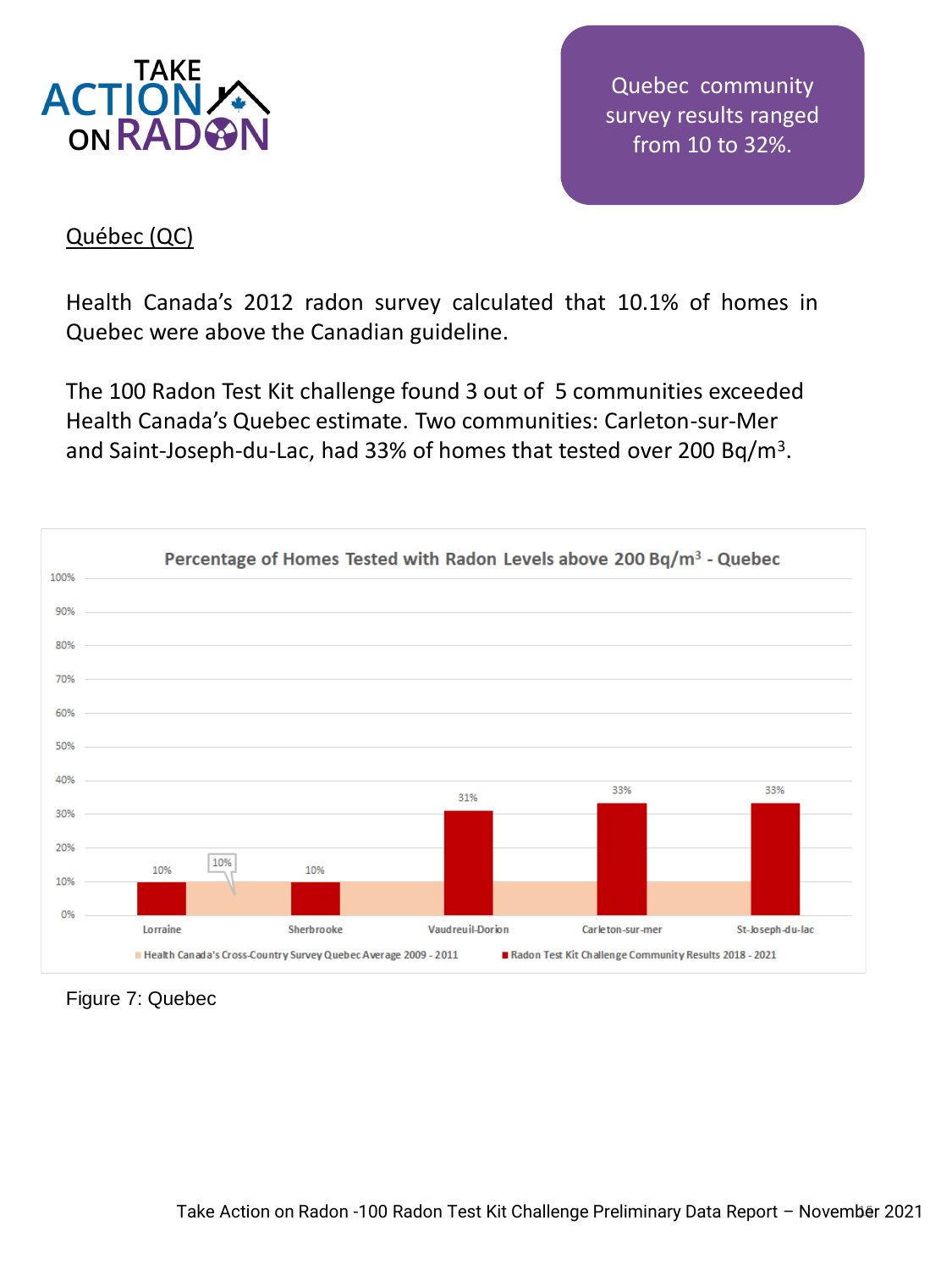

Newfoundland and Labrador community survey results ranged from 5 to 34%.

## Newfoundland and Labrador (NL)

Health Canada's radon survey calculated that 6% of homes in Newfoundland and Labrador were above the Canadian guideline.

The 100 Radon Test Kit Challenge found that two of the three communities exceeded Health Canada's Newfoundland estimate. The community with the greatest percentage of homes above the guideline was Stephenville, where 34% of homes tested over 200 Bq/m<sup>3</sup>.



Figure 8: Newfoundland and Labrador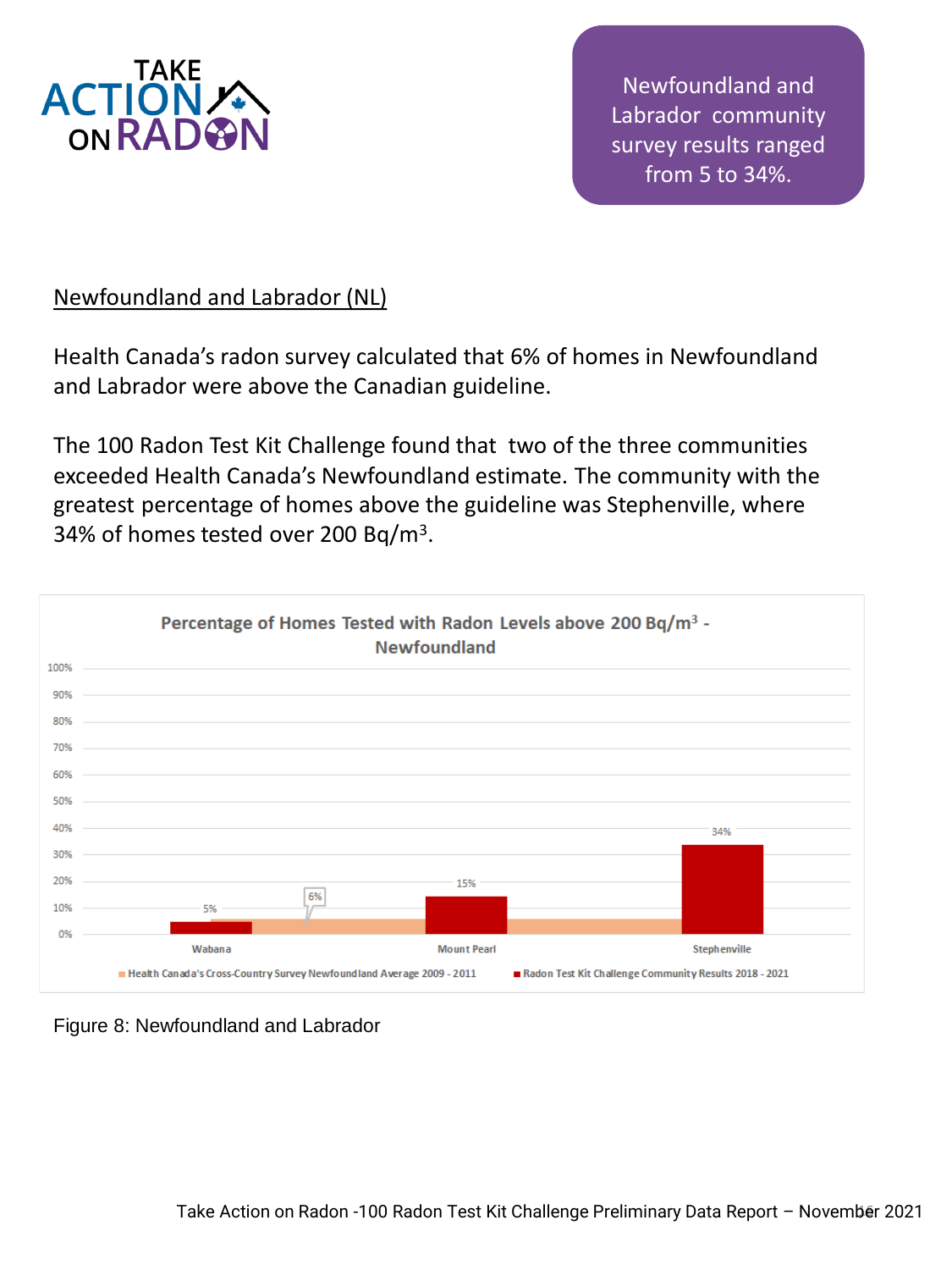

#### **Conclusion**

In reviewing the results of the community testing programs, it becomes increasingly clear that while the provincial averages currently quoted from Health Canada may be accurate for some communities in each province, the large variance in the incidence of high radon levels within each province likely renders the entire concept of a provincial average next to useless for most purposes.

Further, the vast majority of communities that have participated in the community testing program have found a much higher incidence of elevated radon levels than the provincial averages would suggest. By persisting to quote provincial averages when talking about radon, experts are likely to inadvertently mislead many Canadians to believe the problem is less extensive than it actually is.

The Take Action on Radon program isn't the only community testing project that has found this, we have listed some additional community radon surveys in Appendix A.

The takeaway message for policy makers may be that quoting provincial averages is unlikely to be helpful to the average Canadian citizen; on the contrary, it may in fact be harmful. If provincial averages are still deemed to be a helpful measure, then at the very least it would appear to be time to re-investigate those numbers.

The takeaway message for any given community? There is no replacement for actual testing within their regional borders. Referring to the provincial average in order to decide whether radon deserves additional attention is not a valid approach.

Ultimately, for Canadian homeowners - no matter the region - the key message remains the same: test your home for radon. No matter the incidence of high radon levels in a given community or province, the only way to know the radon level in your own home is to test it.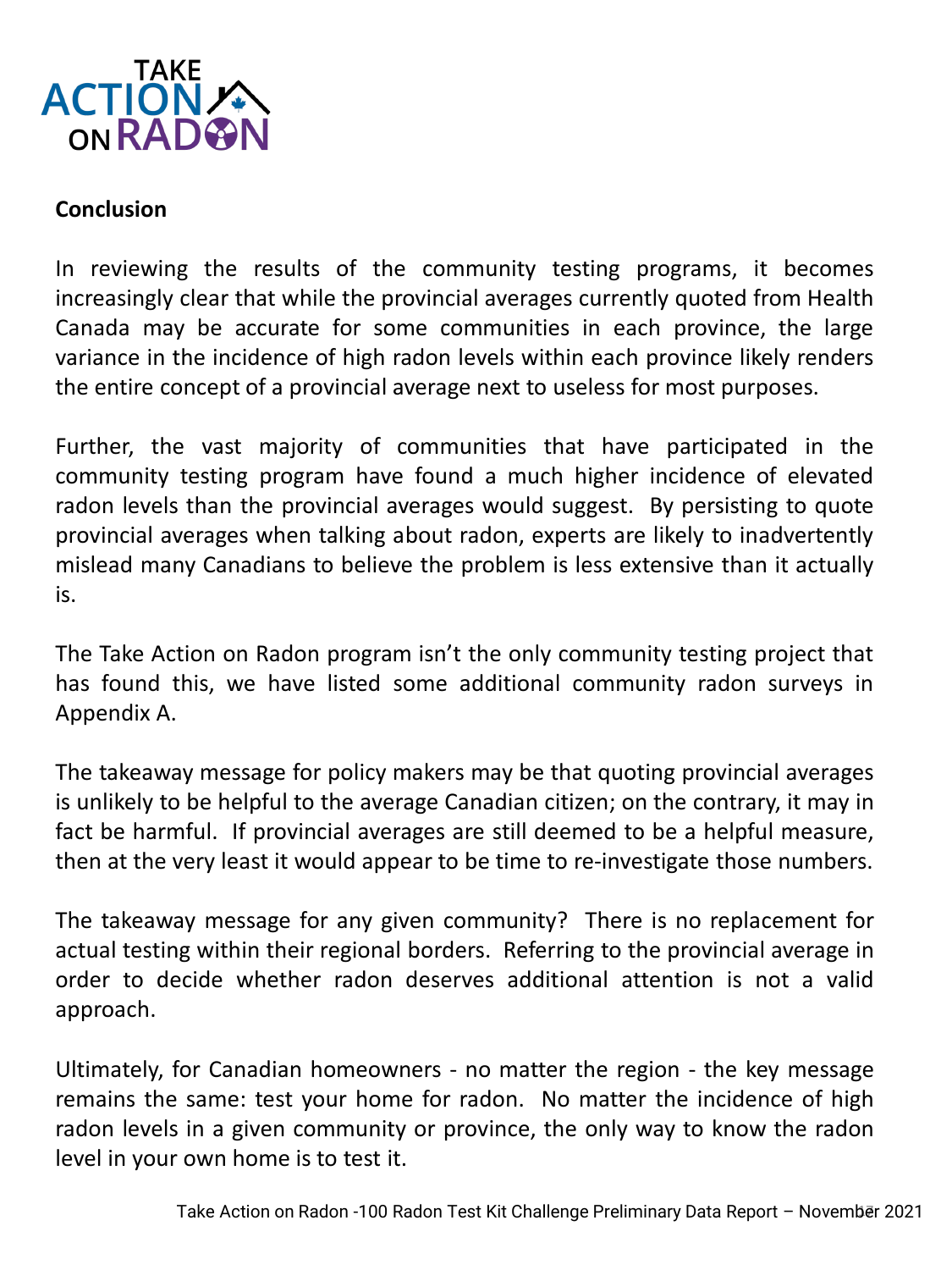

Table 3: Published Residential Radon Surveys by Province/Territory, 2010-2020

This is a summary of community-level residential radon testing results and does not include Health Canada's 2012 cross-country survey.

Note: without a central data agency, this list may not be exhaustive as it does not capture independent residential testing, or unpublished results.

| Province,<br><b>Territory</b> | <b>Community</b>                                                                                                                                                         | Year(s) testing<br>period | <b>Number homes</b><br>tested | <b>Percent of homes</b><br>above 200 Bq/m <sup>3</sup> | <b>Source</b>         |
|-------------------------------|--------------------------------------------------------------------------------------------------------------------------------------------------------------------------|---------------------------|-------------------------------|--------------------------------------------------------|-----------------------|
| <b>BC</b>                     | Castlegar                                                                                                                                                                | 2014                      | 158                           | 59                                                     | News;<br>Presentation |
|                               | Prince George                                                                                                                                                            | 2014                      | 1,436                         | 29                                                     | <b>PDF Report</b>     |
|                               | <b>First Nations</b><br>Communities -<br>Interior                                                                                                                        | 2015-2017                 | 91                            | 15                                                     | Presentation          |
|                               | Province-Wide                                                                                                                                                            |                           | 9,507                         | 14                                                     |                       |
| <b>AB</b>                     | Edmonton<br>$\bullet$                                                                                                                                                    |                           | 909                           | 16                                                     | <b>PDF Report</b>     |
|                               | Calgary<br>$\bullet$                                                                                                                                                     | 2010-18                   | 6,366                         | 13                                                     | Organization          |
|                               | Southern region<br>$\bullet$                                                                                                                                             |                           | 1,292                         | 19                                                     | Website               |
|                               | North & Central<br>Regions                                                                                                                                               |                           | 940                           | 15                                                     |                       |
|                               | Province-Wide                                                                                                                                                            |                           | 1,874                         | 35                                                     |                       |
|                               | Saskatoon                                                                                                                                                                |                           | 538                           | 17                                                     | <b>PDF Report;</b>    |
| <b>SK</b>                     | Regina<br>$\bullet$                                                                                                                                                      | 2010-18                   | 493                           | 50                                                     | <b>Organization</b>   |
|                               | Rural & Small<br>Towns                                                                                                                                                   |                           | 845                           | 37                                                     | Website               |
| ON                            | Hamilton                                                                                                                                                                 | 2019                      | 294                           | 14.3                                                   | <b>News</b>           |
|                               | Kingston,<br>Frontenac, Lennox<br>& Addington                                                                                                                            | 2018-19                   | 1,047                         | 21                                                     | <b>PDF Report</b>     |
|                               | Marathon                                                                                                                                                                 | 2017-18                   | 110                           | 17                                                     | <b>PDF Report</b>     |
|                               | Oliver Paipoonge                                                                                                                                                         | 2017-18                   | 188                           | 65                                                     | <b>PDF Report</b>     |
|                               | <b>Thunder Bay</b>                                                                                                                                                       | 2014-15                   | 468                           | 16                                                     | <b>PDF Report</b>     |
|                               | <b>Windsor Essex</b>                                                                                                                                                     | 2015-18                   | 2,364                         | 11                                                     | <b>PDF Report</b>     |
|                               | <b>York Region</b>                                                                                                                                                       | 2017/18                   | 474                           | 0.2                                                    | <b>PDF Report</b>     |
| <b>YK</b>                     | Yukon Territory has an interactive map of aggregate results where radon<br>testing occurred, but does not disclose the number of tests per area or<br>testing timeframe. |                           |                               | Map                                                    |                       |

18 Take Action on Radon -100 Radon Test Kit Challenge Preliminary Data Report – November 2021